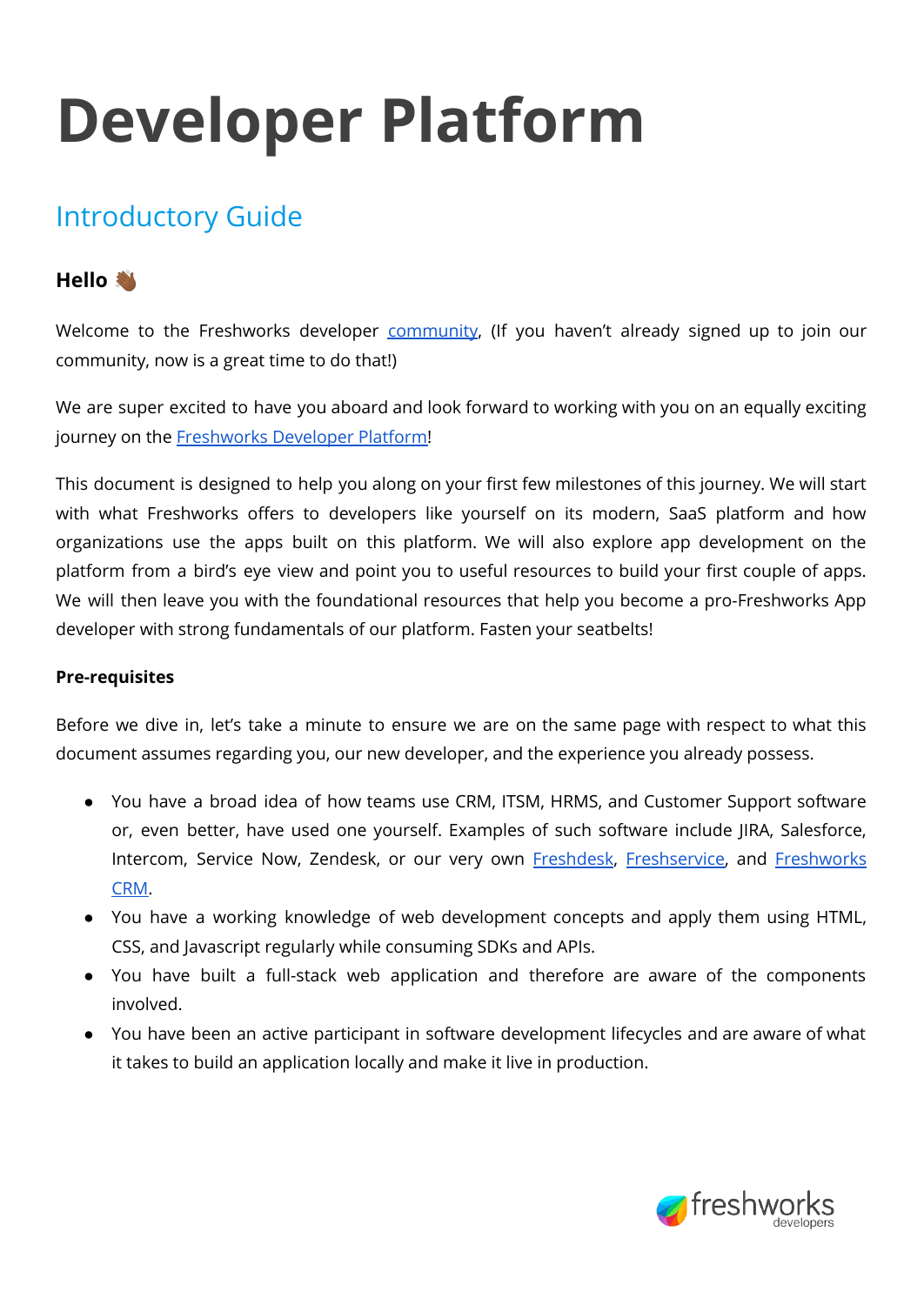## A bird's eye view

Business software is a serious world. In today's automated and heavily integrated business landscape, software and how it all comes together to run an efficient shop can often make or break a business. Every 'integration' a business builds and leverages comes with a cost and every customization done to a piece of software the business acquires requires effort. As an experienced developer in this arena, you probably know this all too well having chased and delivered to deadlines around complex software requirements.

At Freshworks, we have set out to build a platform for developers of business software with the objective of not only helping them solve problems for businesses using software but also delighting in the experience of leveraging the platform to get their job done.

Let's begin with a quick survey of the concepts you will want to familiarize yourself with in order to succeed on the platform.

Let's do this by imagining you want to build a web application to manage a TODO list. Although there are many ways to go about building this, a possible simple approach would include,

- 1. Use HTML and CSS to construct a form that takes in a title & description of the task.
- 2. Stand up a backend service exposing APIs to manipulate a *Task* resource.
- 3. Create a browser-based client to use these APIs and manipulate *Tasks* based on user interactions and inputs.
- 4. Choose a data persistence service to store/retrieve the *Task* records and connect this with your backend service.
- 5. Set up a virtual machine to host your backend service and securely expose the APIs to the client.
- 6. If someday your web app becomes popular (and it will!), add more servers, and make the backend highly available and reliable.

As we can see here, the task (mind the pun!) of creating a task manager involves more than just writing the code to handle the business logic.

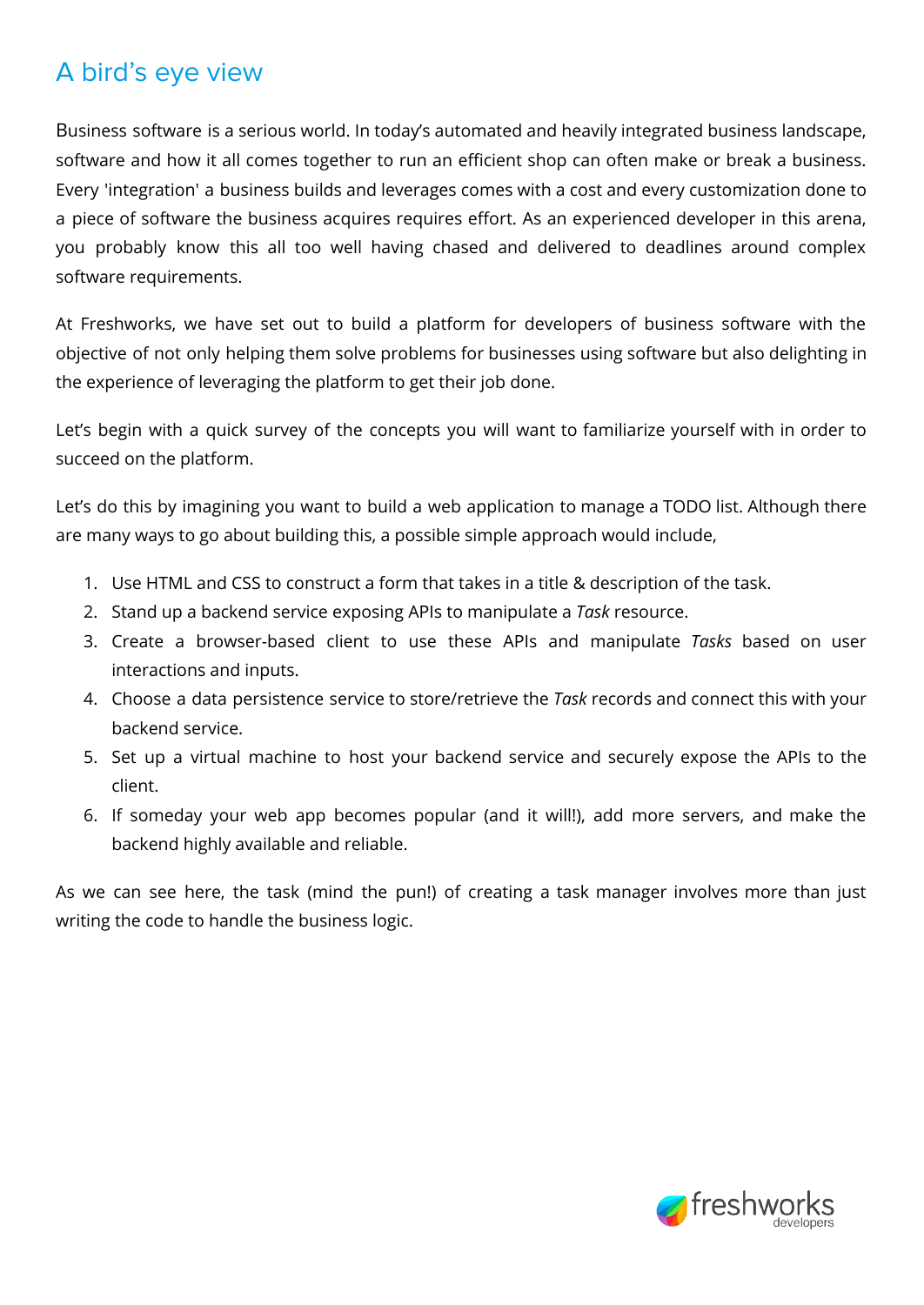Specifically, this also requires,

- 1. A development environment to write, organize, test, and build code.
- 2. A cloud infrastructure provider to host and scale your services.
- 3. A provider to host, manage, and scale your database.
- 4. If you plan on updating your application often, you also need an automated way to build and deploy your updated source code to your cloud instances and get them into the hands of your users.

When you work with the Freshworks Developer Platform, however, our endeavor is to help you build this very same web application without having to learn how to host, manage or scale your own servers, databases, CDNs, and so on. As a developer, we really just want you to do two things:

- 1. Understand the business requirements from your customers and translate them to business logic encoded in source code.
- 2. Test your code using our development toolkit and upload a ZIP file carrying your Freshworks app package.

Freshworks will take care of the rest!

Now that you have seen what this experience might look like, let's try and understand what encompasses the Freshworks Developer Platform. Yes, as you might imagine, this includes the tools, services, APIs, and SDKs that we offer.

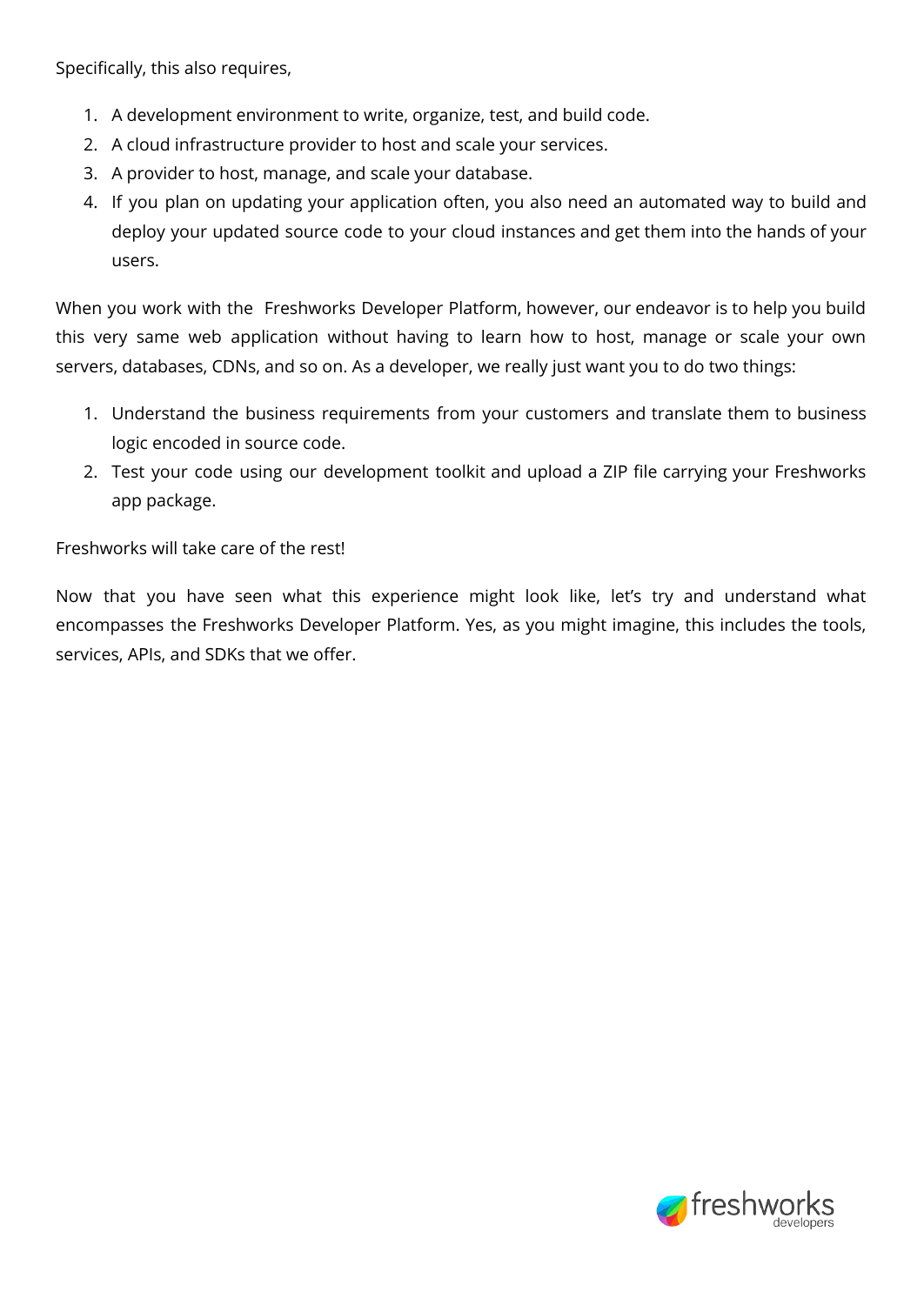## A sneak peek

Let us begin by trying to picture what happens after an app (let's say, your Task Manager app) that you build is deployed to our platform.

Once the app is up and being served, a user with the right privileges will be able to discover this app and complete the installation process through the Freshworks App Gallery. Typically, the app is installed within the context of a Freshworks product *account*. An *account* is always associated with a unique domain URL (For example, our support engineers use *support.freshdesk.com* to provide support) and a Freshworks product (For example, Freshdesk, Freshservice, Freshworks CRM, and so on).

Tip: You can get your own account right away, by [signing](https://www.freshworks.com/products/) up for a free trial.

Next, a logged-in user (For example, a support agent/salesperson having access to the *account*) will be able to access the app within the Freshworks product user interface that they use to get their work done. A front-end app typically loads within a secure *inline [Frame](https://developer.mozilla.org/en-US/docs/Web/HTML/Element/iframe)* as shown in the following image and has access to the browser runtime like any other web application. However, as it is sandboxed within an iFrame, it has limited access to the UI elements and interactions of the Freshworks product UI it loads within. We will see later how your app can still access those securely - hold tight for now! (Sneak peek - it involves the use of Data Methods, Interface Methods, and Event Methods). In addition, the app also has access to a powerful back-end platform that Freshworks offers to each app runtime this is primarily a Node.js serverless runtime, which includes data persistence, among other capabilities.

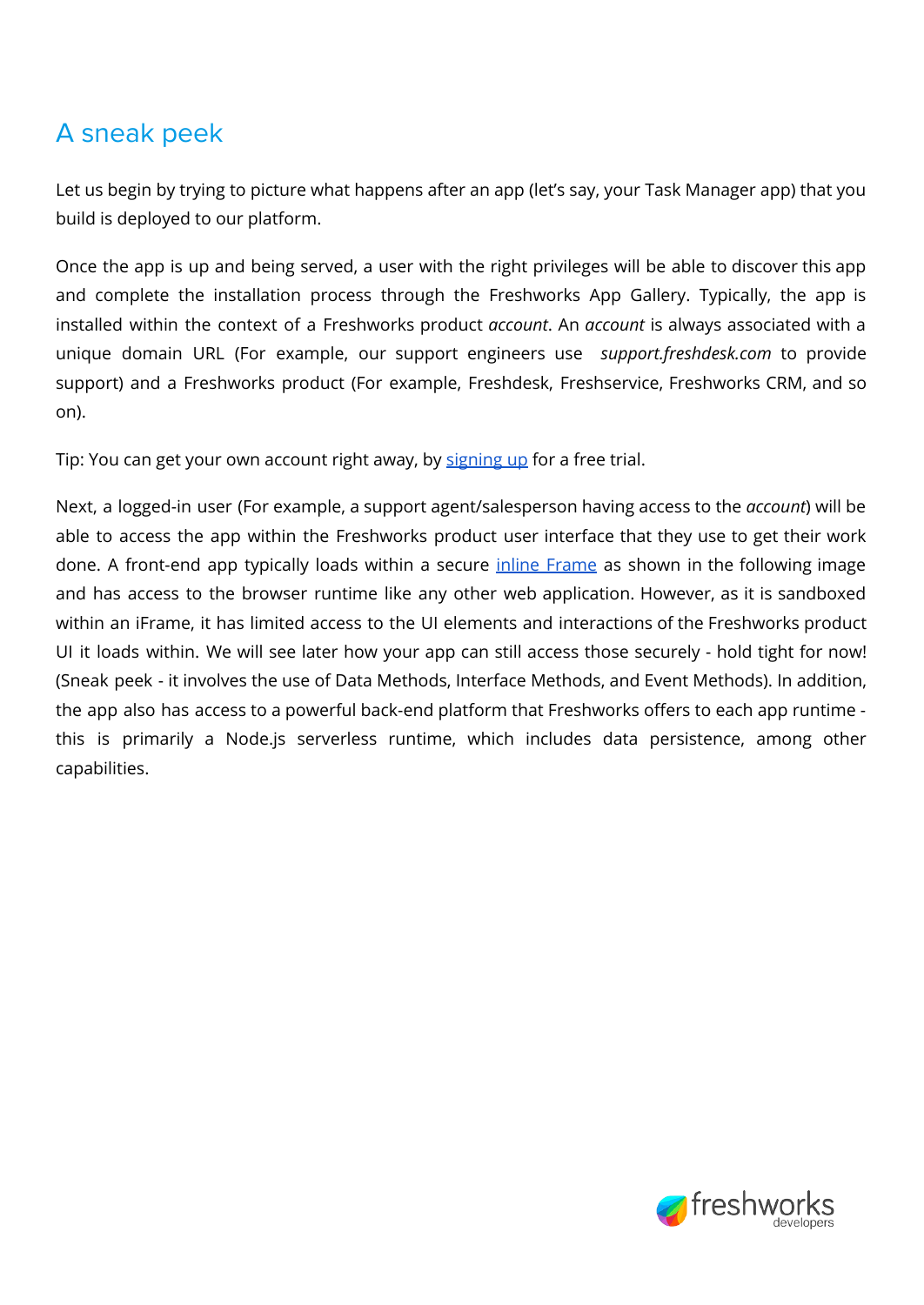

#### *[Sample](https://github.com/freshworks/marketplace-sample-apps/tree/master/Freshworks-Samples/App-Development-Features/Configuration-Features/config-placeholders-freshdesk) App placeholders for Freshdesk*

#### **Time to get hands-on**

Let's get a first taste of the app development experience on the Freshworks platform.

The Freshworks platform offers a CLI (lovingly named *fdk*) built specifically for developers like you to write, organize, and build Freshworks apps. It runs on the most popular operating systems including macOS, Windows, and Linux. Go ahead and [install](https://community.developers.freshworks.com/t/what-are-the-prerequisites-to-install-the-freshworks-cli/234) it. We will wait!

With your FDK setup, we can now start playing around with it to build your first app. For this exercise let's create a [Freshdesk](https://freshdesk.com/signup) account and run through this [tutorial](https://developers.freshworks.com/tutorials/codelabs/introduction/index.html?index=..%2F..index#0).

#### **Congratulations! You have now built your first Freshworks app and even tested it.**

A quick segue into some interesting and relevant theories about the FDK you just used to build your first app. When you run the FDK using the *fdk run* command, it creates a local server and serves your app over it on port:10001. Each Freshworks product is capable of rendering this app being served on your localhost on any page the app is configured to be displayed by just appending ?dev=true to the URL.

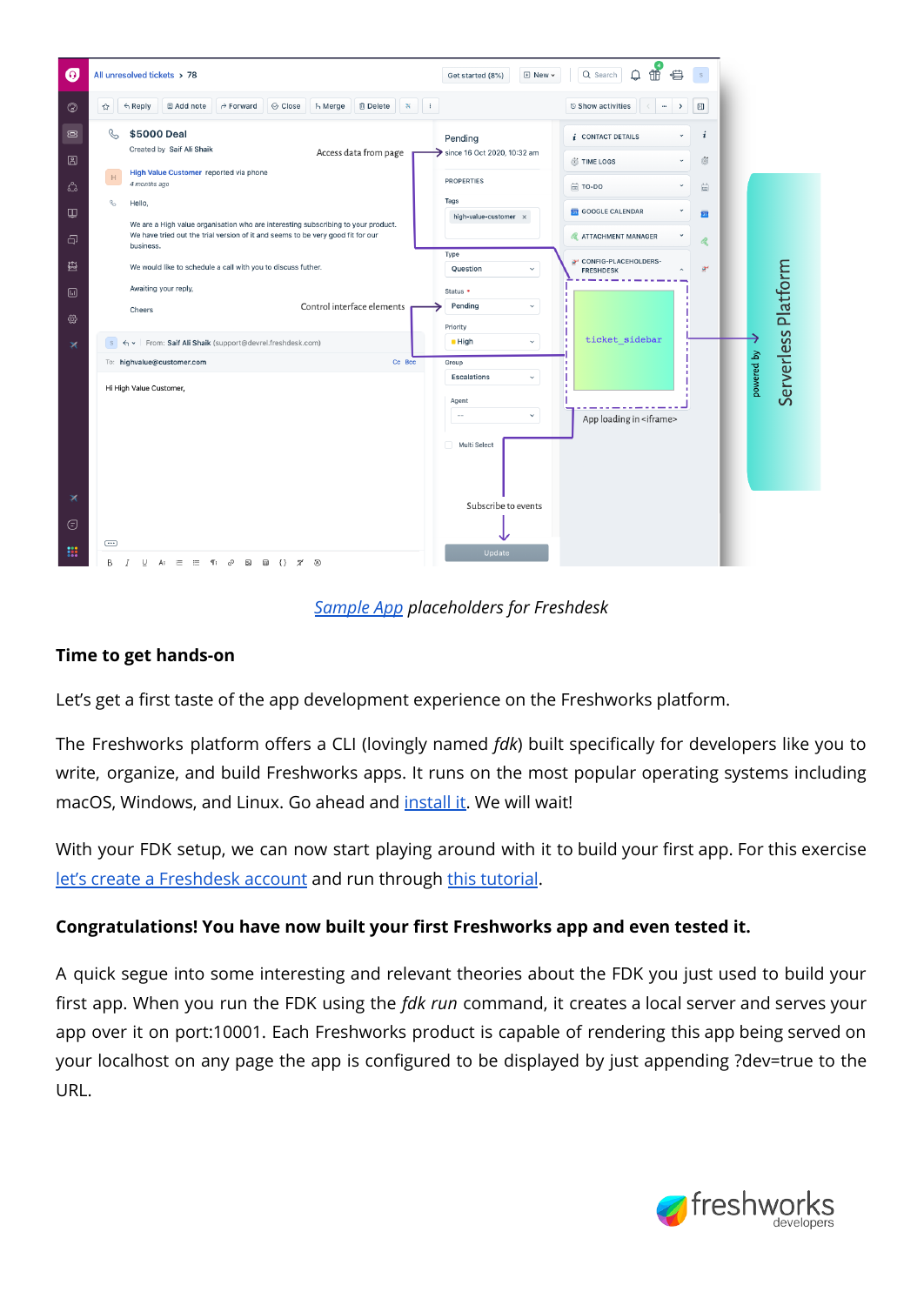

While the first app you built did not use them, it is worth knowing that apps can also consume REST APIs. Most integrations you build will have a need for this. For example, you can programmatically create contacts on [Freshdesk](https://developers.freshdesk.com/api/#contacts) or view an [appointment](https://developers.freshworks.com/crm/api/#view_an_appointment) on CRM. Each product has its own set of [REST](https://developers.freshworks.com/documentation/) [APIs](https://developers.freshworks.com/documentation/) that any app can consume as a client.

For now, we will leave you with that tidbit and come back to this a little later!

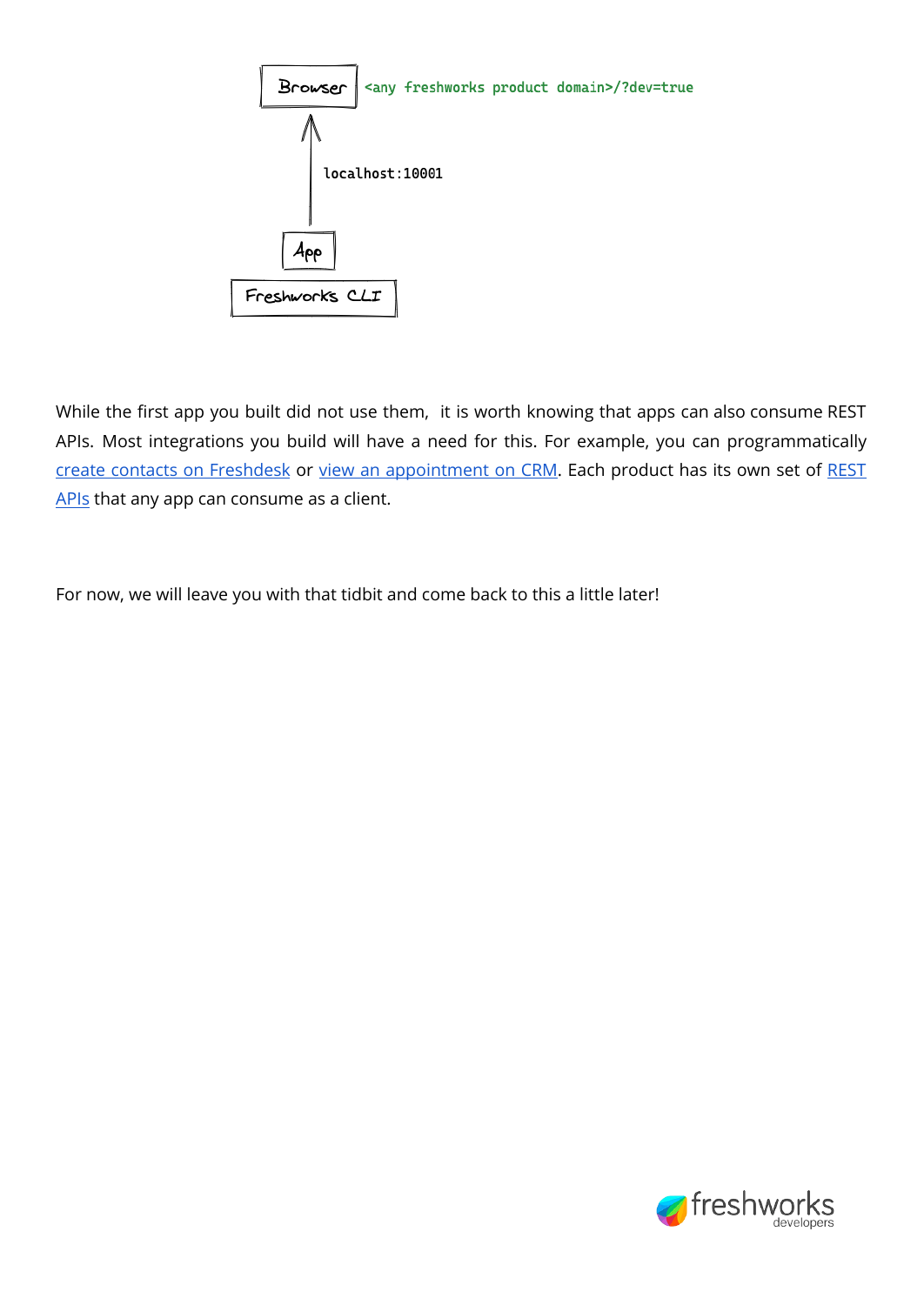## Common problems solved by apps

To get a better perspective of what kind of problems apps solve for businesses that face them every day, let's look at a few enlightening use-cases. After you've seen a couple of them, we will pick a Freshdesk account and build an app for ourselves following a tutorial.

## **Customer Experience**

- 1. Freshdesk displays tickets in a list. Some teams, especially team leaders, prefer to work with the Kanban-style. Explore and check out how the [Kanban](https://www.freshworks.com/apps/freshdesk/kanban_board) Board app can help with this.
- 2. Customer-facing teams often need to converse with customers in their native tongue. Yes, there is an app that helps agents [translate](https://www.freshworks.com/apps/freshdesk/translate_buddy) text within the product before sending it the customer's way.
- 3. Most customers use some tool outside of the Freshworks family sometimes this is an in-house tool - and wish that the information in those tools is in sync with the Freshworks product(s) they use. You can check out our most popular [integration](https://www.freshworks.com/apps/freshdesk/atlassian_jira_plus) here, or if you have a favorite tool to integrate to, you can build one!

## **IT Service Management**

- 1. IT teams manage assets. While at it, asset managers have to update all the information into Freshservice upon receiving a new delivery of assets. An [app](https://www.freshworks.com/apps/freshservice/clone_asset) can eliminate time-consuming tasks and reduce human errors.
- 2. At times, emails are exchanged on a ticket for months and the conversation is simply just too long. Finding relevant attachments in this long thread could be a nightmare, except when there is an [app](https://www.freshworks.com/apps/freshservice/attachments_viewer) to show you all attachments at one place!
- 3. Maybe the IT service team has decided to ship a couple of items to employees who work from home. We could help the IT team [with](https://www.freshworks.com/apps/freshservice/it_resource_management) an app that allows picking from an approved list of critical products and maps them to the employees eligible for a WFH kit.

## **Customer Relationship Engagement**

- 1. When replying to Leads within CRM, you might want to first check if this email is already captured in the Ticketing tool that the support team uses and pull additional details from there.
- 2. Because your marketing teams use a number of other tools such as [Mailchimp](https://www.freshworks.com/apps/freshworks_crm/mailchimp_1), Google Analytics, and your account teams use QuickBooks, while your Sales team tracks their day-to-day work in [Trello](https://www.freshworks.com/apps/freshworks_crm/trello_1) and [Asana](https://www.freshworks.com/apps/freshworks_crm/asana_1172018), your CRM might want to get integrated with all of them!

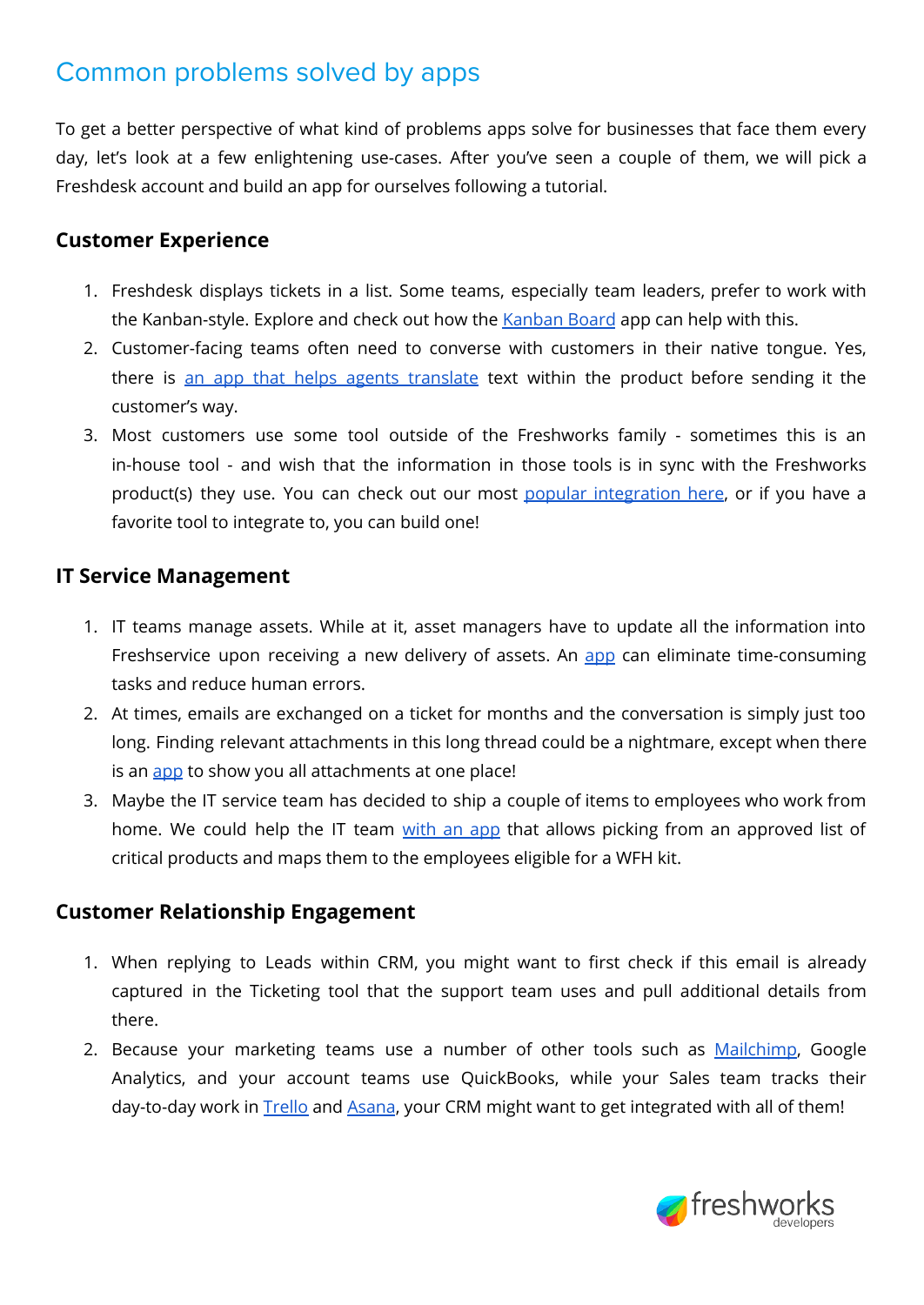# Dive In

Now that we have discussed use-cases and a few problem statements, why not get into one and try to solve it? Follow this tutorial and build your first functional [Freshworks](https://developers.freshworks.com/tutorials/codelabs/freshdesk-basics/index.html?index=..%2F..index#0) App that can create tickets! [Bonus: You will learn to make your first Freshdesk REST API call]

Wasn't that straightforward? If you are still up for more, let's try another [hands-on](https://developers.freshworks.com/tutorials/codelabs/freshdesk-serverless/index.html?index=..%2F..index#0) experience that will get you another badge - your first Freshworks serverless app! Before we let you explore more of our tutorials, let's take a few minutes to introduce you to some relevant concepts.

There are two types of apps you are likely to build on our platform.

- Apps that are intended to be published on our public [marketplace](https://www.freshworks.com/apps/), referred to as Marketplace Apps.
- Apps that are built to be used specifically for an individual customer/business/team depending on their unique requirements and are therefore only available to one product *account*, referred to as **Custom Apps.**

If you have stuck along this far and built your first three apps, give yourself a pat on the back. There is much more you can accomplish with the platform as you learn and explore the features we offer you. As always, the platform requires you to simply focus on the use case and the code that you write, and leave the rest to us.

What more is there to learn, you ask? Well, there are so many other things an app can do (and we have tutorials for most of them [here](https://developer.freshworks.com/tutorials)) by leveraging the various capabilities offered by our platform.

For example, you can,

- 1. Listen to an event inside a [Freshworks'](https://developers.freshdesk.com/v2/docs/events-methods/) product UI and execute your app logic.
- 2. Run [cron](https://developers.freshdesk.com/v2/docs/scheduled-events/) jobs to trigger your app.
- 3. Have a [webhook](https://developers.freshdesk.com/v2/docs/external-events/) generated and registered for your app to listen to.
- 4. Render UI with [Crayons](https://crayons.freshworks.com/).
- 5. Securely manage sensitive [information](https://medium.com/freshworks-developer-blog/securing-sensitive-installation-parameters-3879908ade17) required by your app at runtime.
- 6. Have access to a complete serverless node environment to run your back end.
- 7. Persist [key-value](https://developers.freshdesk.com/v2/docs/data-storage/) pairs as stateful data for your app.
- 8. Perform [OAuth](https://developers.freshdesk.com/v2/docs/oauth/) 2.0 handshakes and access resources securely.

Wow! That might look like a lot to digest but think about all the things you can build if you become comfortable with it all.

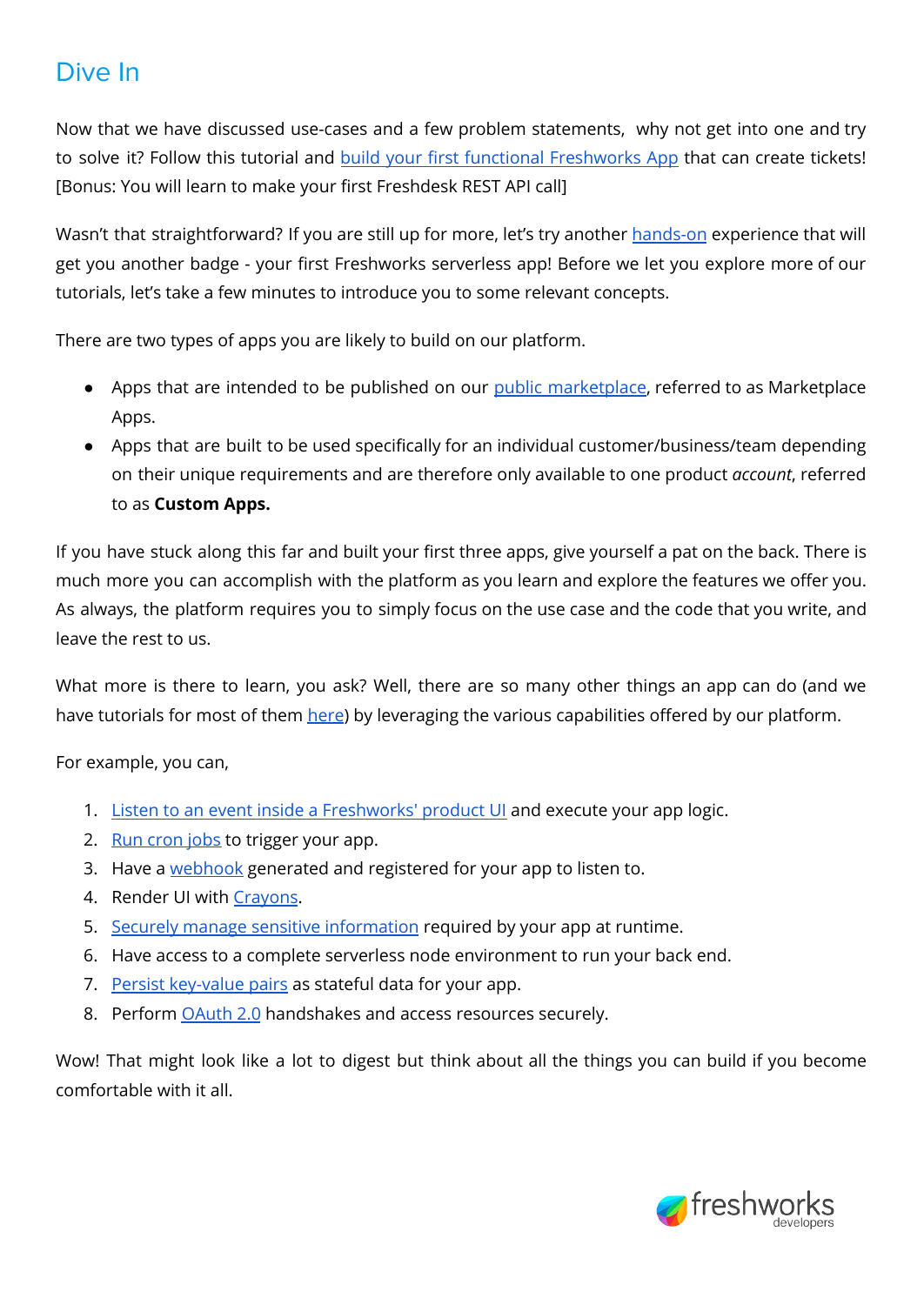# **Treasure**

Before we leave you to yourself and the platform, we would love to share a few handy resources that will help you keep going and growing on the platform.

- **Documentation** Each Freshworks product attracts its own set of problems to be solved and APIs and methods available to developers might vary across products. Learn more by diving into any of our product [documentation.](https://developers.freshworks.com/documentation)
- **Sample apps** For every feature and product, we try to provide a simple application that could help picture a solution. Start [exploring](https://github.com/freshworks/marketplace-sample-apps) Sample Apps today.
- **● Tutorials -** With the basic concepts of the platform in your back pocket, the next obvious step would be to gain more hands-on experience building apps. With this exact intent, we have prepared some step-by-step guided [tutorials](https://developers.freshworks.com/tutorials/) for developers. Explore the tutorials now.
- **● Forum -** Ever ran into a problem and wondered if someone else has already faced it? This is one reason we have built a community around the Freshworks platform! You can also connect with other fellow developers and learn from each other in our community. [Explore](https://community.developers.freshworks.com/) the forum for [Freshworks](https://community.developers.freshworks.com/) Developers**.**
- **● Office hours -** If you did not find a solution from the community and have broken your head enough, you probably need some 1-1 help with the use case you are solving., This is precisely why our Developer Relations team offers an Office Hours program where you can book a 30-min session with a clear agenda on what you wish to [discuss](https://calendly.com/freshworks-devrel/catchup) with us!
- **● Crayons -** If you wondered how you can build an app UI that meets the Freshworks Style Guide and looks and feels exactly like our products, Crayons is the web component library for you! [Check](https://crayons.freshworks.com/) it out. It's open-source and we welcome issues and contributions.
- **● Blogs -** We frequently share updates and make announcements that ease the app development process and equip your team with newer opportunities. Make sure you keep an eye out on the **[Developer](https://medium.com/freshworks-developer-blog) Platform Blog**.
- **● FAQs** We have tried to actively maintain a set of common problems our community has run into. Don't forget to check out [Frequently](https://community.developers.freshworks.com/pub/faq) Asked Questions while you swing by our forum.
- **● Newsletter -** Every month we learn and release updates for developers like you. Consider [subscribing](https://developers.freshworks.com/) to the newsletter and be first to grab a seat at developer events, join beta programs, and a lot more!